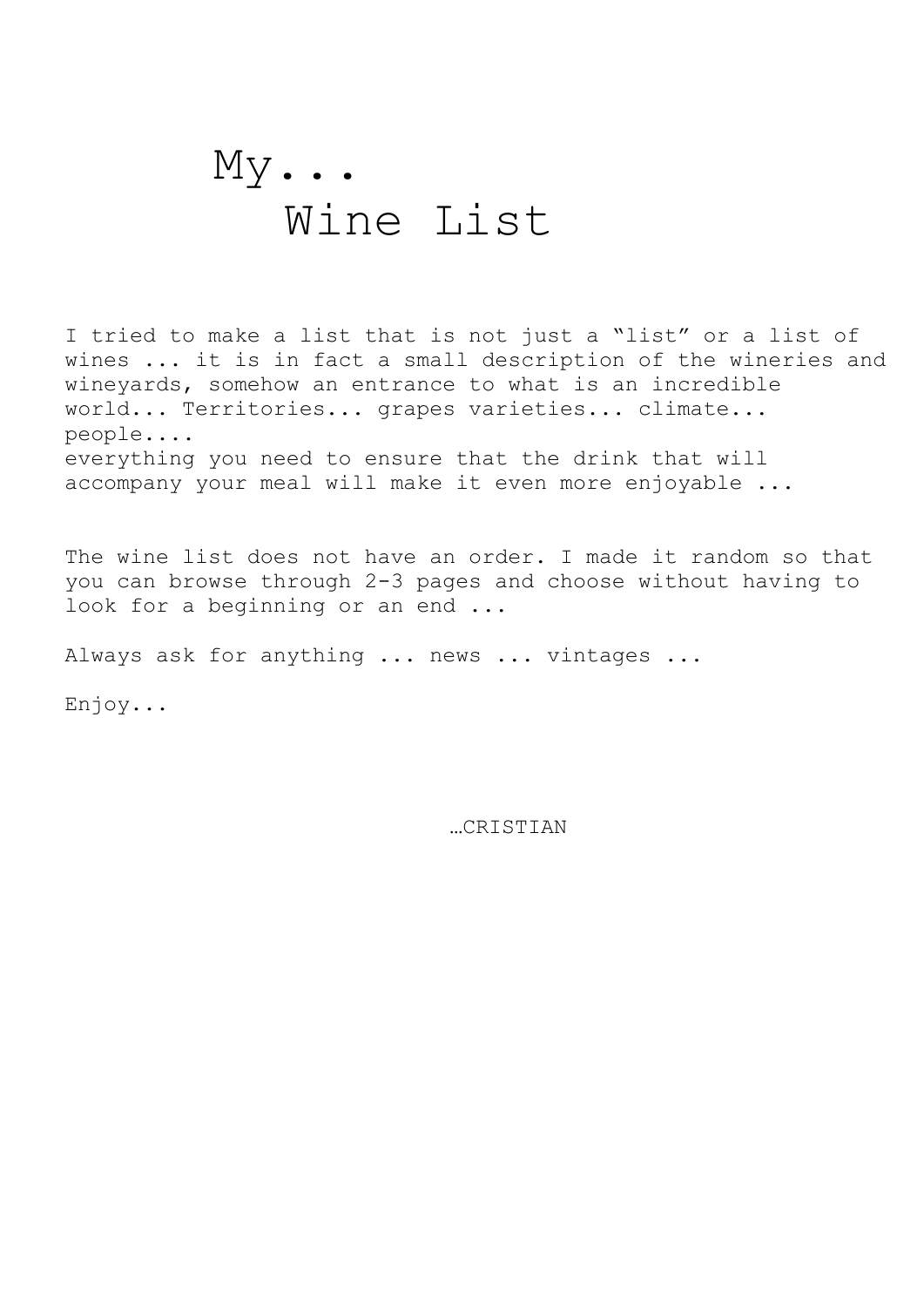### tuscany

# Azienda Agricola Santagnese

In 1990 franco retires and decides to undertake the life of a winemaker. 50 hectares of land in the final part of the val di cornia on the promontory of piombino, on the one hand Baratti, Piombino on the other hand, in front of the island of Elba. particular windy microclimate that allows late harvests



usually at the end of September that gives their wines particular

structure and aging capacity

### Wines

Kalendamaia vermentino bianco di corpo 18,00€

Rubidio merlot sangiovese cabernet barriques per 8 mesi 18,00€

Libatio sangiovese grosso di struttura frutta spezie cuoio…. 28,00€

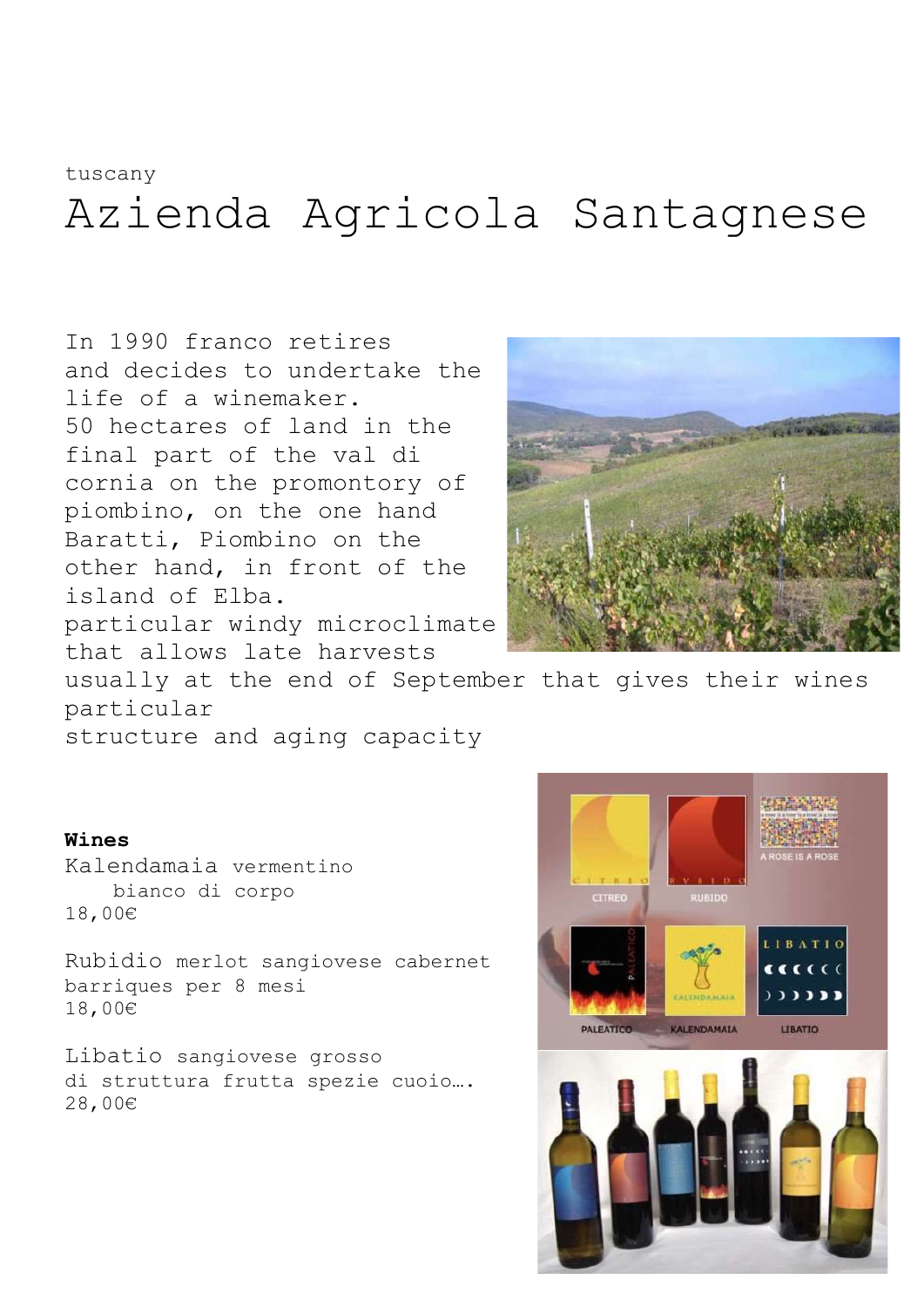alto adige

# Gilfestein

a few hectares of vineyards in various plots a production of about 30,000 bottles....

Roberto after 30 years of experience in the world of wine ... in 2016 he opened his company doing winegarage or produce wine in a sartorial way that is ... parceling ....



... racking ... all following the rhythms of nature particular harvest that is carried out in three phases at the end of August, mid-September and end of September. This gives the wines a freshness and flavor unique...

### Wines

pinot bianco sauvignon blanc kerner gewurtztraminer

lagrein pinot nero

30.00€

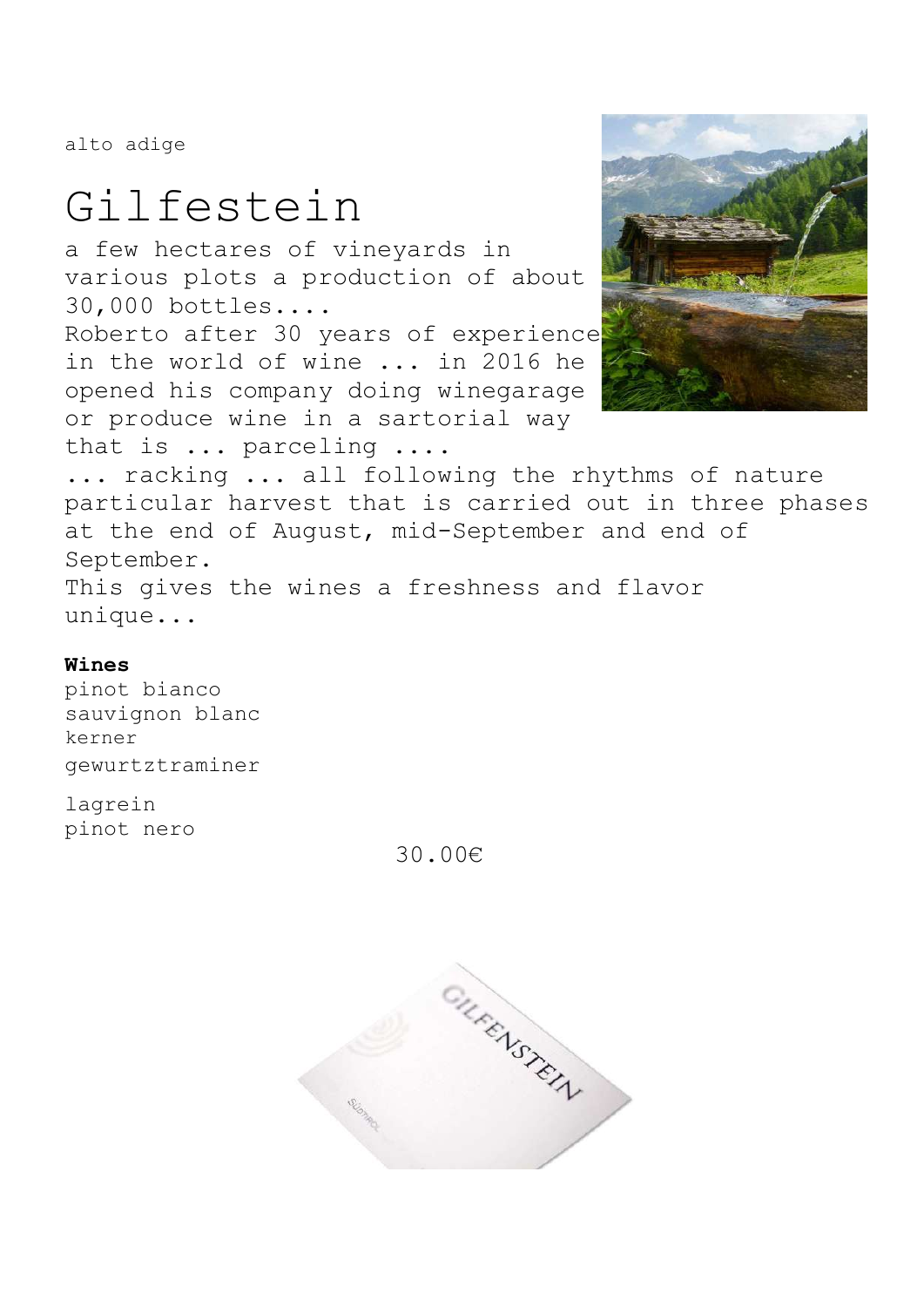### veneto COL DEL LUPO

It all began in 1942 when grandfather Aldo received as an inheritance from his father Abele the "Col del Lupo", a hill planted with vineyards and a small house with a breathtaking view on the hill amphitheater where the magic of Prosecco Valdobbiadene DOCG is celebrated. The grapes cultivated are glera...about 60,000 bottles produced.





#### Wines

prosecco brut Fresco e profumato, Valdobbiadene DOCG rigoroso di basso grado zuccherino spiccano le note agrumate e la persistente mineralità. 22.00€

L ALDO È il Colfondo dei nostri nonni, il vino della tradizione. A tavola il nonno Aldo portava sempre una bottiglia del suo colfondo, schietto e "ruvido" come le sue mani dopo una giornata di lavoro

18.00€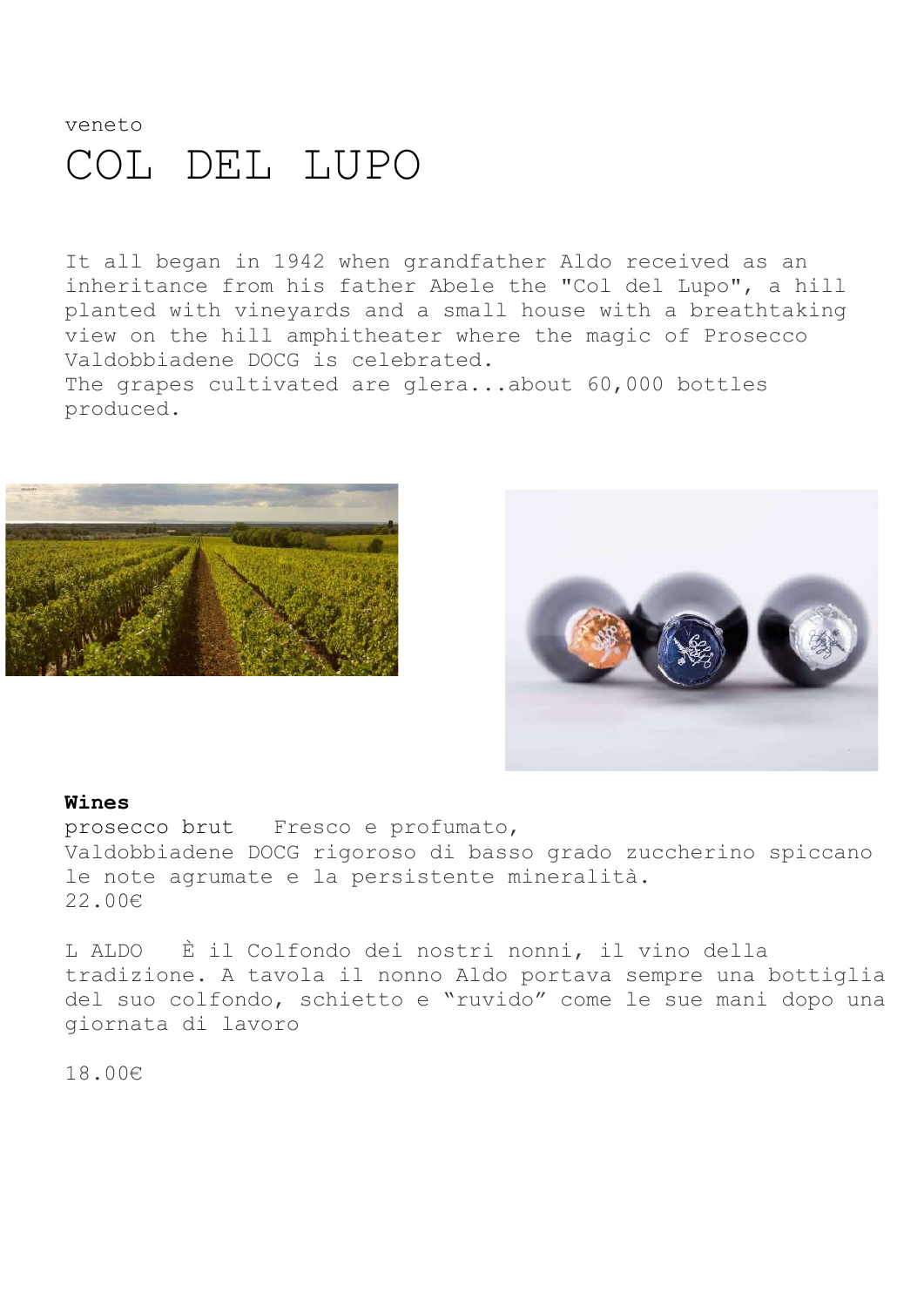**LIGURIA** 

## IL MONTICELLO



The farm Il Monticello was born in 1982 when Pier Luigi Neri, an electronic engineer, inherited a 19th century house and a piece of land on the hills above Sarzana, facing the sea. As a hobby he began to devote himself to viticulture, helped and supported by his wife Maria Antonietta and by his sons Alessandro and Davide, who were students at the time.



Cultivated grapes: vermentino and cerasuolo.

Wines

Groppolo vermentino dei colli di luni 22.00€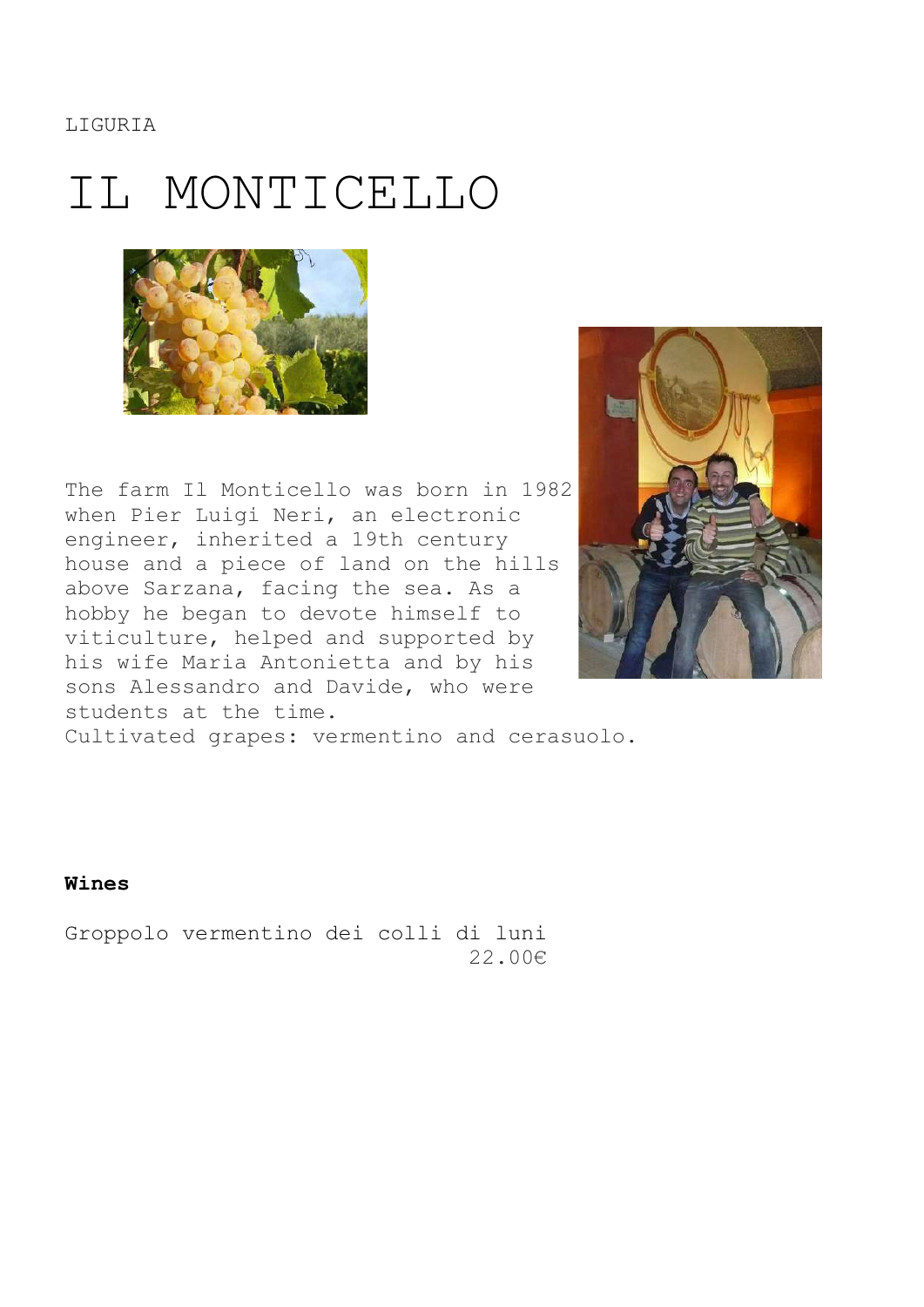Tuscany

## Montenidoli

Montenidoli: 200 hectares of woods on the hills above San Gimignano, in front of Chianti Classico, between Florence and Siena.



### Wines

Carato La fermentazione in legno riporta la Vernaccia alle vinificazione degli antenati, dagli Etruschi e dai Templari. Dalle tecniche dei Templari riprende lo stile della Borgogna: un vino da formaggi, dal grande corpo e dal lungo<br>retroqusto." 40,00€ retrogusto."

Tradizionale "Torniamo alle radici della Vernaccia vinificata come il vino rosso. Secondo la tradizione si poteva bere solo quando era passata



l'estate e se non era abbastanza gialla le si aggiungeva del caramello. Un bianco esuberante e ricco di spezie." 25,00€

Templare "Per onorare la presenza dei Cavalieri Templari a Montenidoli, ecco dai tre vitigni della tradizione: Vernaccia, Trebbiano, Malvasia una vinificazione in legno. Un vino che oltre alla storia ci regala un grande bianco, dal fois gras al tartufo." 35,00€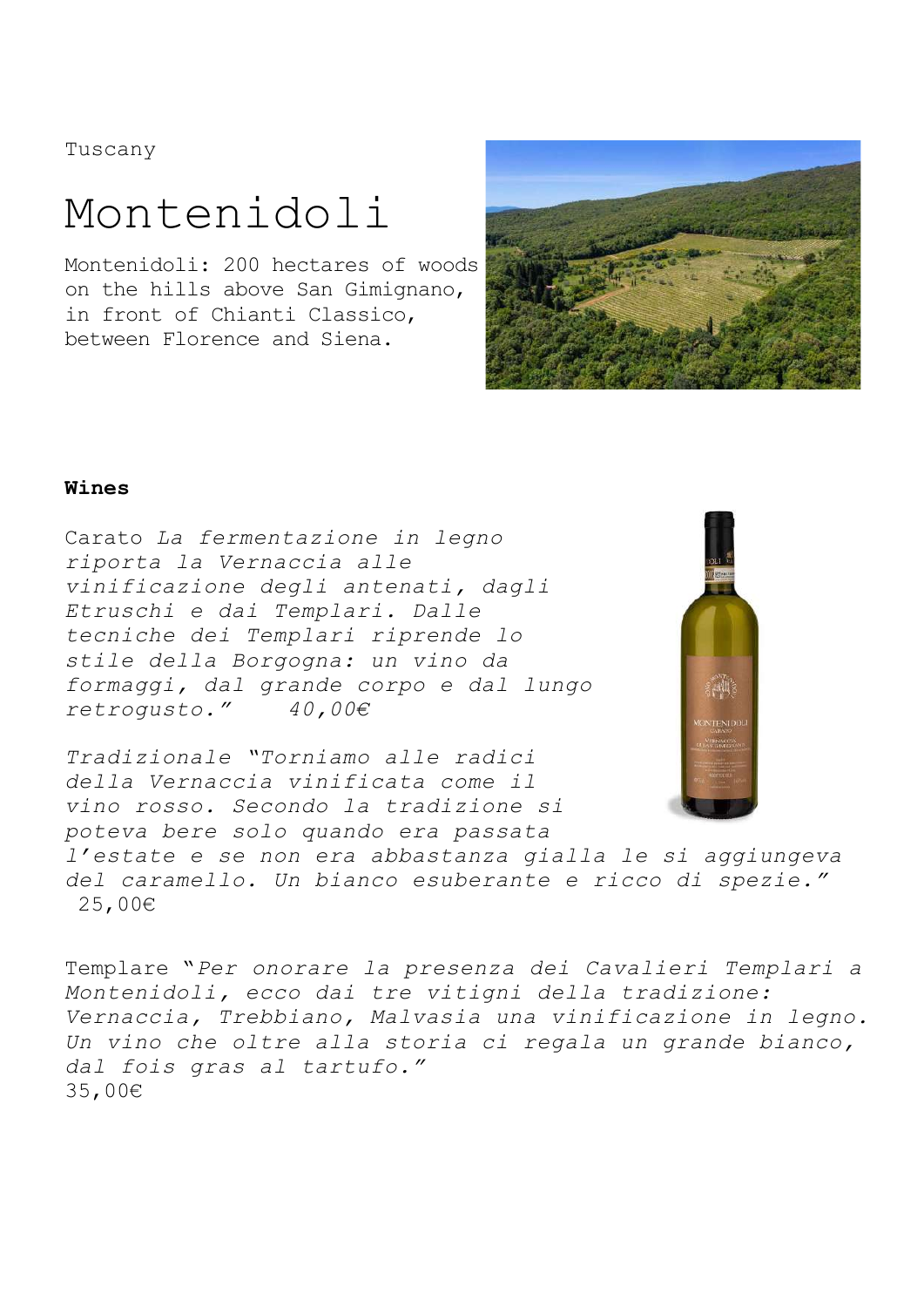valle d aosta

## La plantze

About 6 hectares along dora baltea. just under 20,000 bottles. plantze and the dream of



a winery free from conditions and rules. Each vintage is different and so is each vinification, which shows the "signs" of the different harvests. The mountain forces the vine to exasperate some characteristics. cultivated varieties: pinot grigio..sauvignon..syrah..pinot nero...

### Wines

TRII RUNDIN 100%pinot grigio altezza della vigna 6oo metri affinamento di 9mesi per meta in acciaio meta in barrique 26,00€

ET CINIS 100% pinot grigio vinificato in anfora Henri ha voluto mettersi ancora in gioco proponendo una versione macerata dell'uva grigia "color cenere" per eccellenza. 38,00€



LE COPIN

La scuola francese insegna una lezione importante: quella dei "second vins" o vini d'ingresso. Questo rosso rappresenta quello che vuole essere una bandiera, un manifesto dello stile produttivo di una azienda capace di raggiungere il consumatore con un prezzo più accessibile. Paradossalmente si tratta del vino che richiede più cura della produzione. Le carte che Le Copin si gioca sono quelle che il nostro territorio ci ha fornito, un vino schietto e sincero che parla di Valle d'Aosta. 20,00€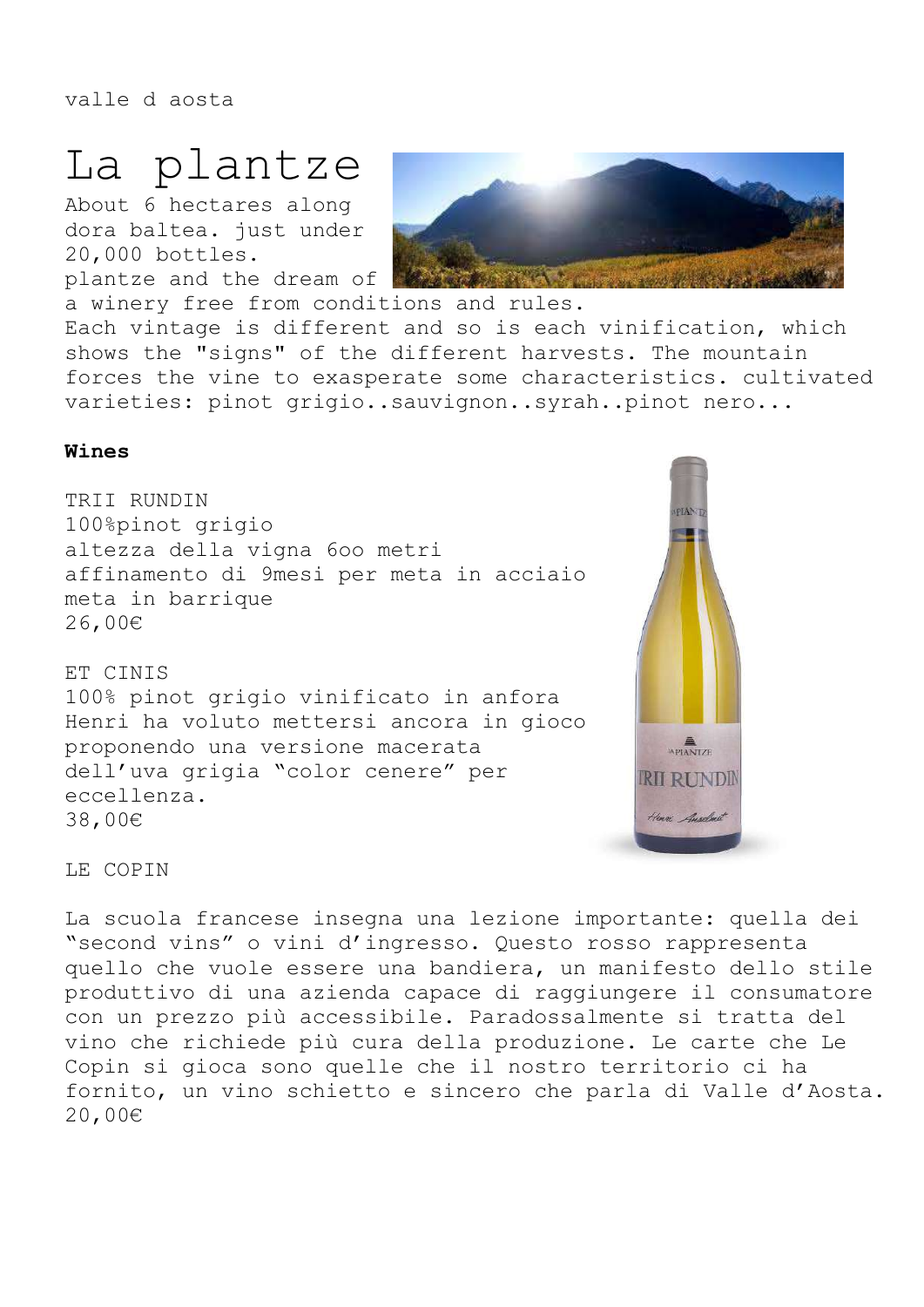piemonte

## Marina coppi

"The desire to start this adventure in the world of wine is linked to a dream, that of reviving Castellania, the small hill town where in 1919 my grandfather Fausto was born, son of



farmers, and from there started his unique story of man and cyclist. Today in that same place starts the challenge of my life, sure of being able to get from those lands and vineyards, which once gave the best fruits, an extraordinary grape". The production can be defined as "artisanal" and is around 25 thousand bottles per year.

#### Wines

Marine 100% favorita

Il vino è dedicato alle due Marina della famiglia: Marina Coppi la nonna e la nipote Marina Bellocchio nata alla vigilia della prima vendemmia. 28,00€

Francesca 100% timorasso minerale e secco 28,00€



Fausto

timorasso in purezza

matura per circa 10 mesi sulle proprie fecce nobili, in vasche di acciaio a temperatura controllata, e si arricchisce di profumi e struttura grazie al bâtonnage manuale. Imbottigliato nel mese di luglio, si affina ulteriormente per un periodo minimo di 10 mesi. dedicato a mio nonno Fausto. 40,00€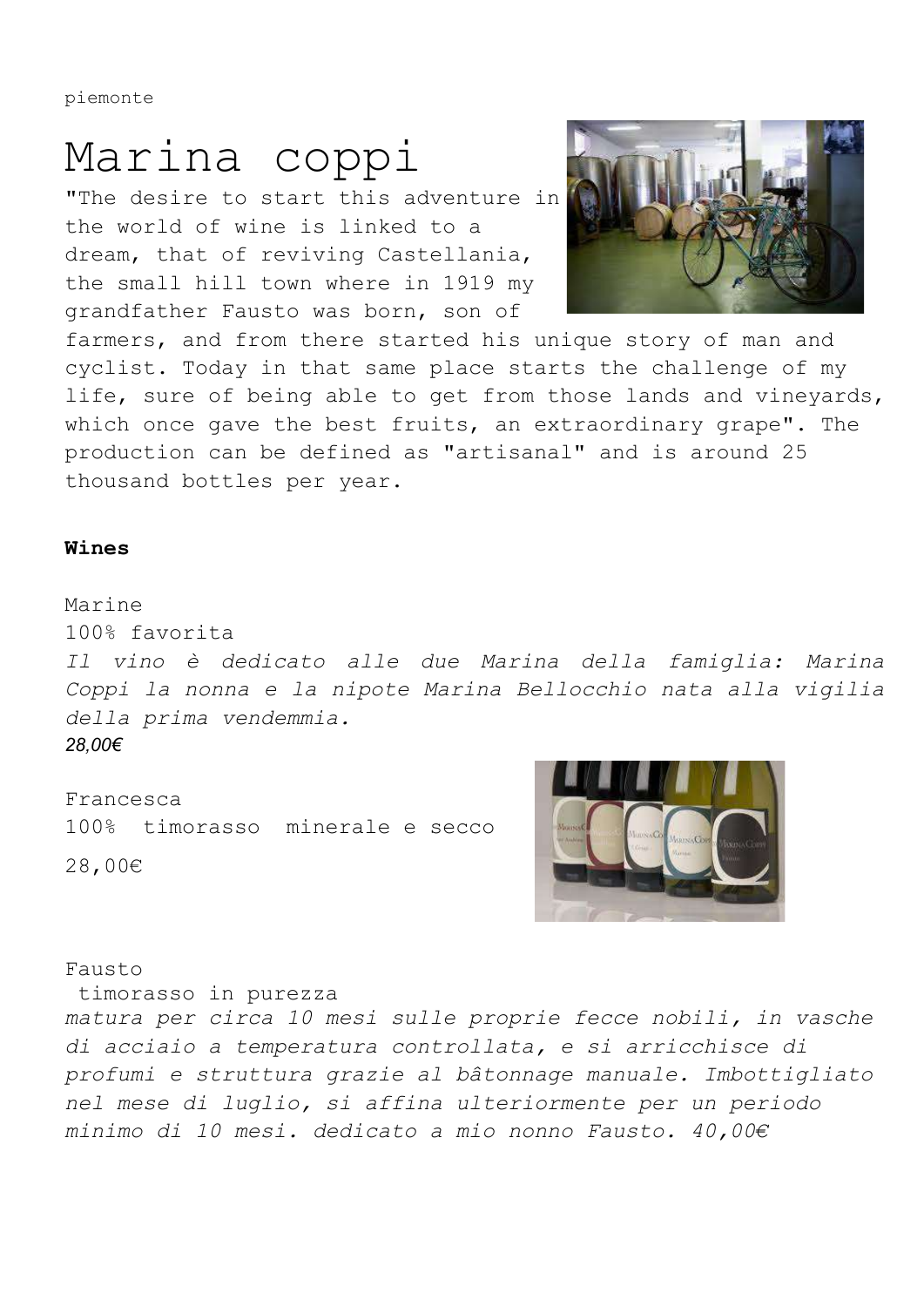Lombardia

## TOSCA



Born in 2000, in the hills of Bergamo above Pontida. 9 hectares of vineyards cultivated with Merlot, Cabernet Sauvignon, Franconia, Moscato di Scanzo, Chardonnay, Pinot Grigio, Incrocio Manzoni and Riesling.

Of Tosca I chose 2 bubbles ....

### Wines

Mainardo non dosato da 30 mesi sui lieviti 28,00€

Mainardo non dosato 96 mesi sui lieviti 45,00€

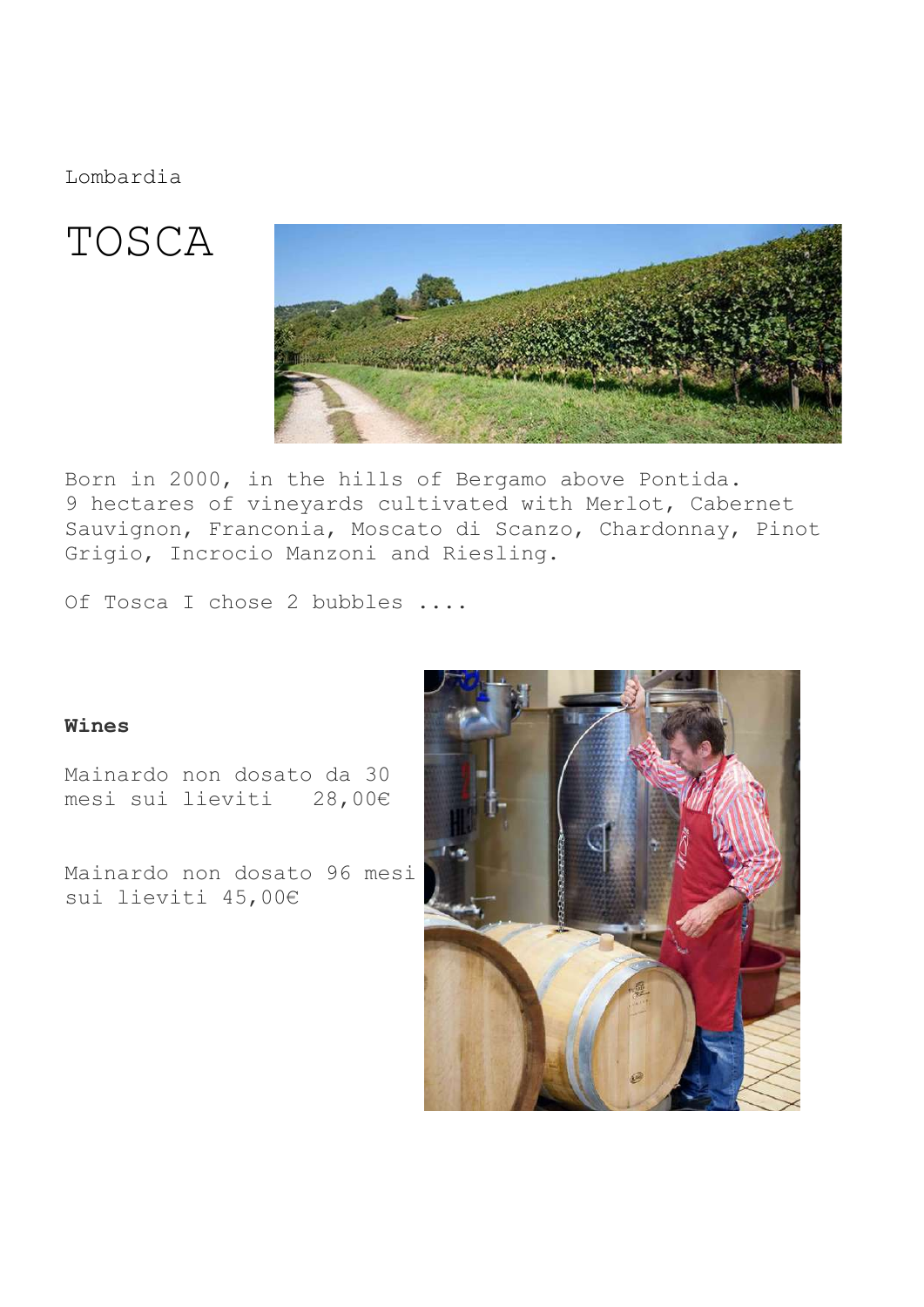Alto adige

Castelfder



For over fifty years ....70 hectares of vineyards... are cultivated chardonnay pinot bianco, sauvignon, pinot grigio, gewurtztraminer, kerner muller, thurgau, pinot noir, lagrein, vernatsch, merlot and cabernet... Since 2011 the family has also dedicated to the Mosel region in Germany, growing Riesling on the Sorentberg estate.





### Wines

Gewurtztraminer 25,00 Pinot bianco 25,00 Riesling sorentberg 35,00 Pinot nero 35,00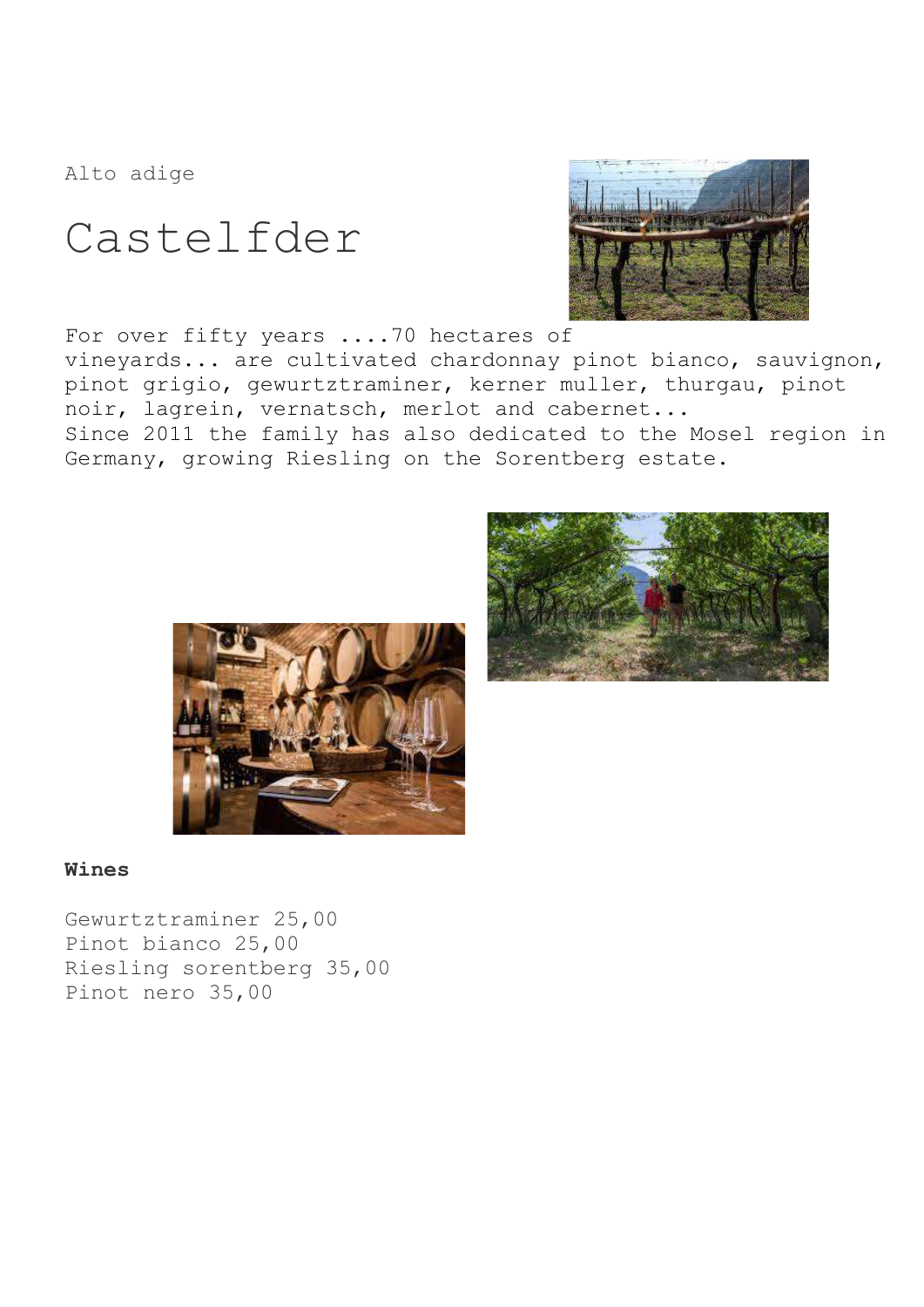### liguria Elio Altare

Here in Cinqueterre, between the rocks and the sea, the company expands for about 1 and a half hectares. From the small pieces of land, stolen from the woods, they get the grapes, the result of a careful and meticulous work. In the vineyard are not used herbicides, insecticides, or fertilizers other than manure. Every single plant of Bosco and Albarola is treated according to its characteristics and potential.

In the cellar fermentations are spontaneous, that is selected yeasts are not used. Moreover, wines do not undergo any kind of manipulation, they are not filtered nor clarified. Thanks to this choice, they remain integral in all their components, becoming the highest expression of



the territory, of the varieties and of the vintage.

### Wines

cinqueterre Il colore varia dall'oro chiaro al giallo paglierino con sottili riflessi dorati. Il profumo, intenso e persistente, si concede lentamente aprendosi su sentori di macchia mediterranea, sali minerali e agrumi. In bocca è ricco, morbido e saporito, supportato da piacevoli note di sapidità e freschezza. Ottima capacità di evoluzione.Accompagna pesci, crostacei, pollo, vitello, formaggio e torte di verdura.Vitigni:Bosco e Albarola Produzione 5600 bottiglie 60,00€

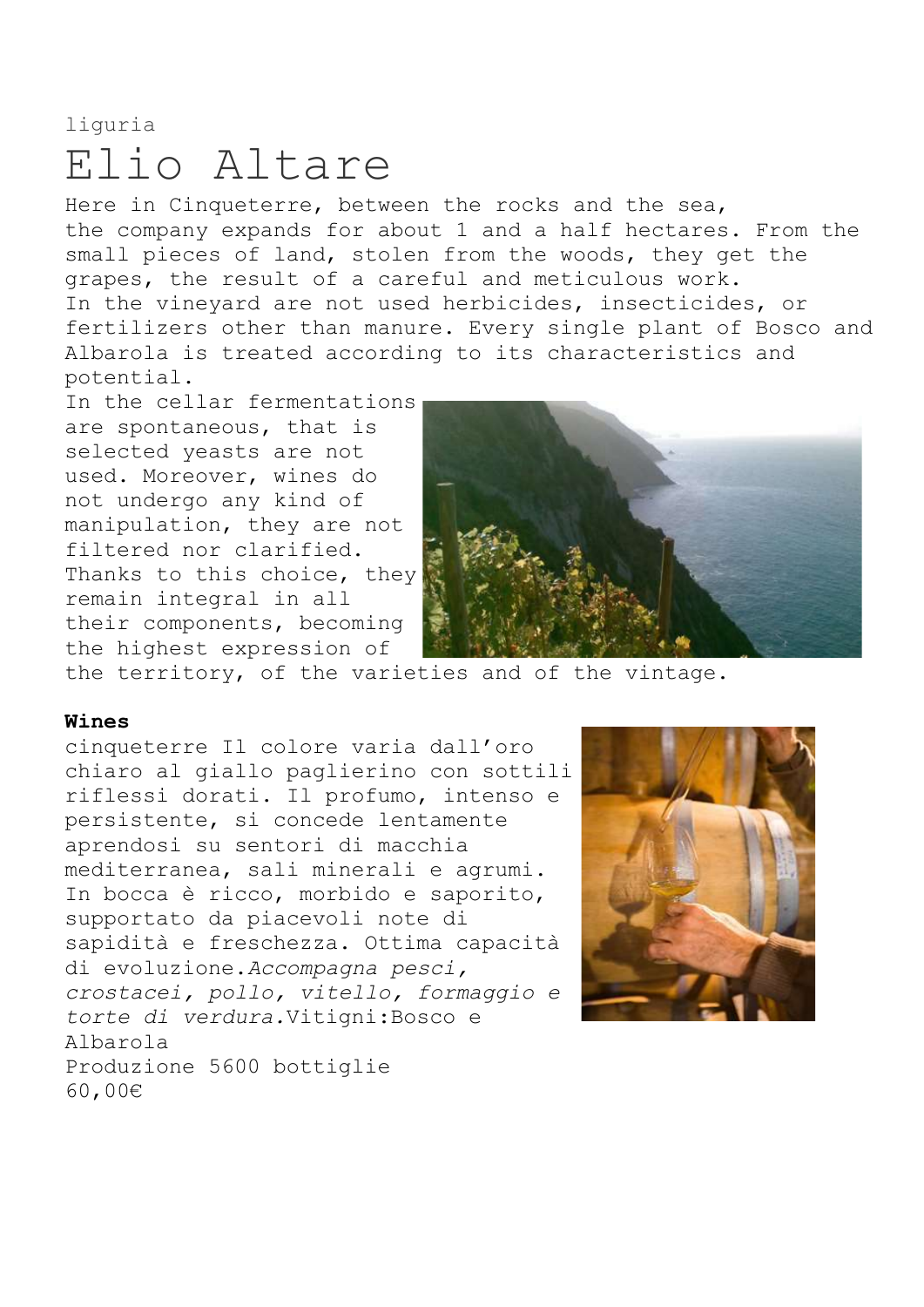Lombardia

## 1701

## Francicorta

in the heart of lombadia not too far from milan overlooking lake iseo..... about 70,000 bottles all unmeasured...





Wines Brut nature 85%chardonnay 15%pinot nero minimo 24 mesi sui lieviti 44.00€

Rose' nature 100% pinot nero minimo 36 mesi sui lieviti 50.00€

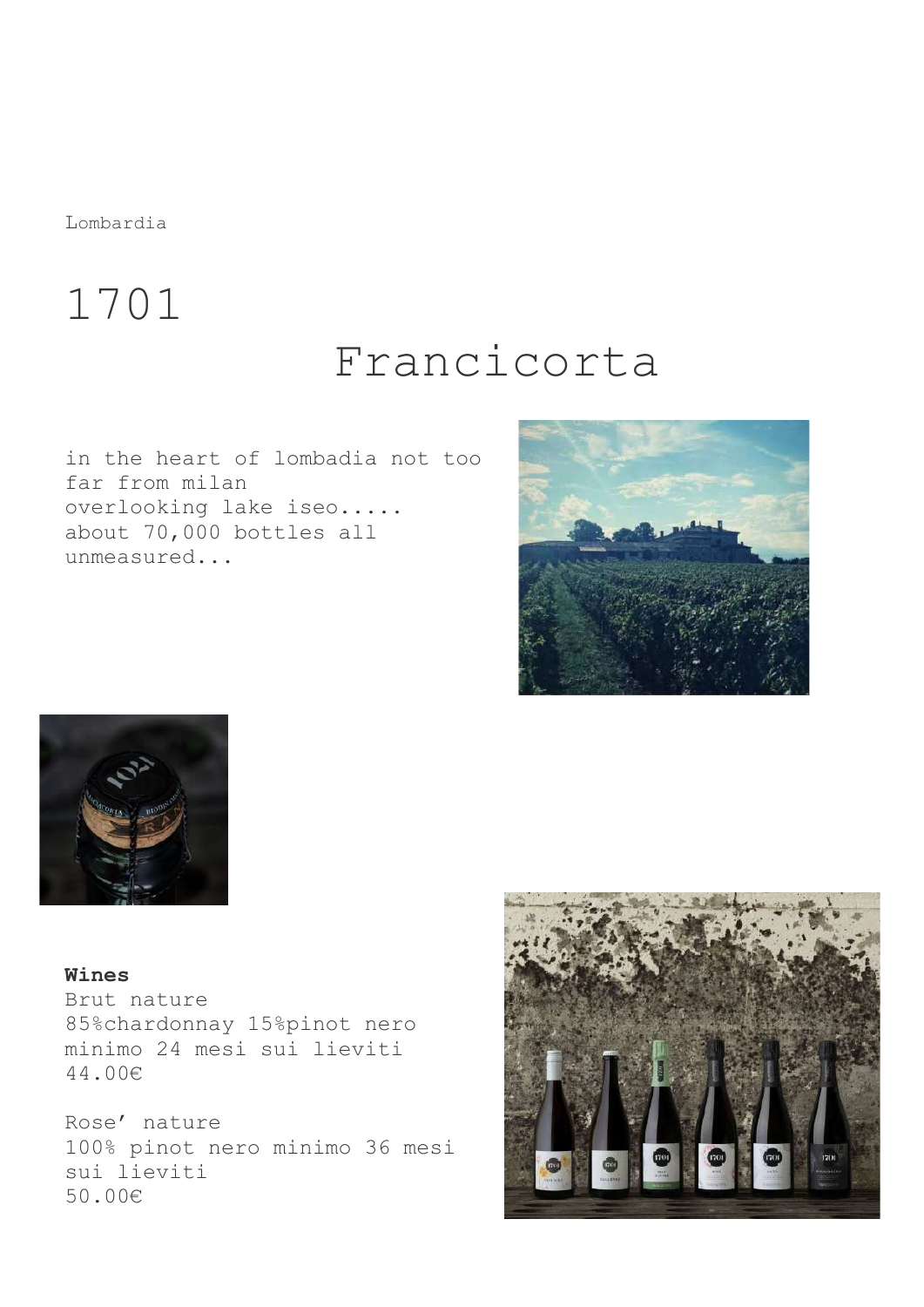Friuli

## Ronco del diaul

The Devil's Bridge is the symbol of Cividale del friuli a few kilometers on the eastern hills ronco del diavolo with 10 hectares only of autochthonous vines ribolla malvasia istriana friulano refosco schioppettino....



Wines

Ribolla gialla leggero minerale con una nota erbacea 25,00€

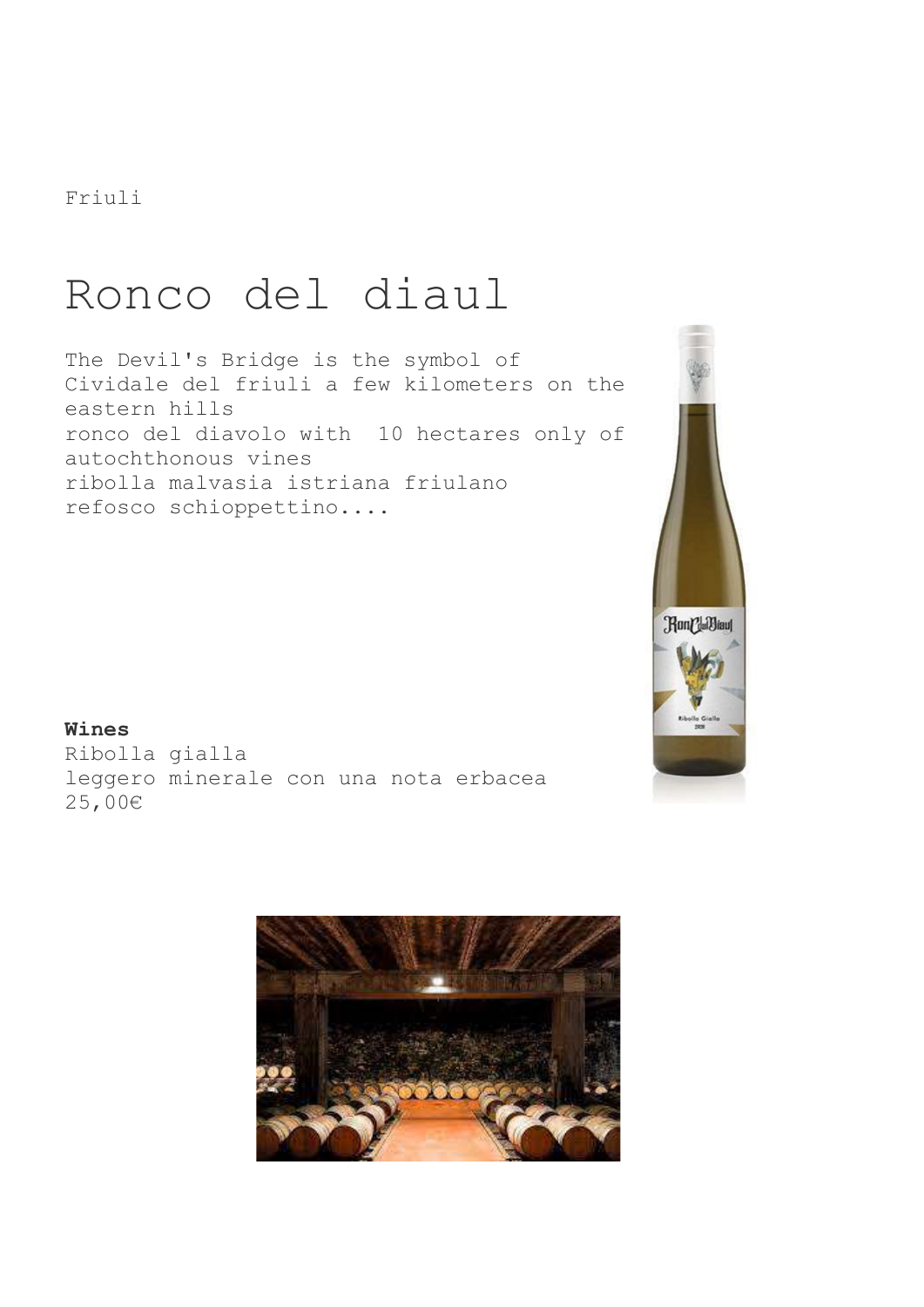Sardegna

## Ca' conca

Between Olbia and Tempio in the hills of limbara about 13,000 bottles produced





### Wines

Vermentino di gallura di buona struttura con finale amarognolo 22,00€

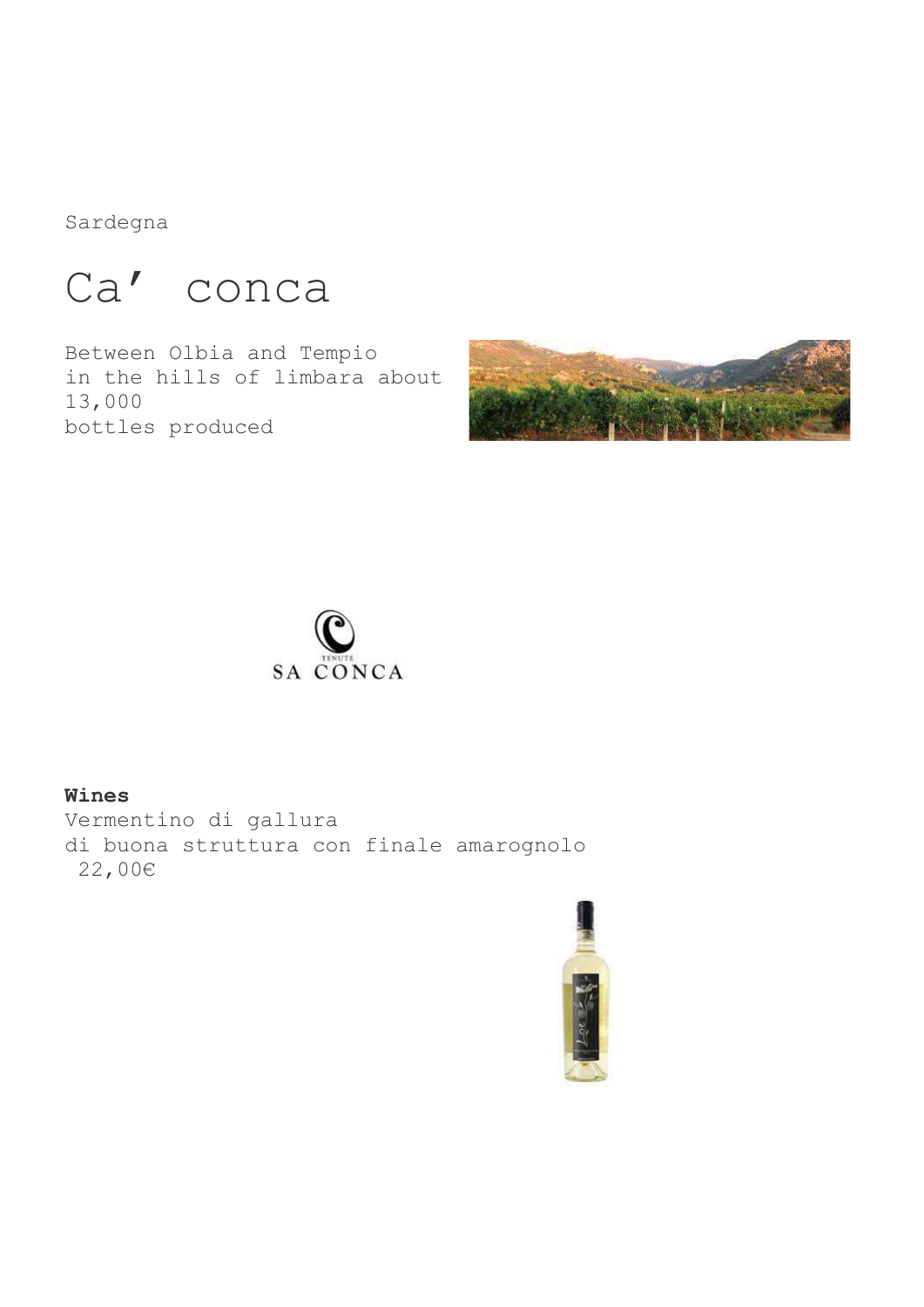Campania

## Quintodecimo

In the heart of docg taurasi in irpinia in Mirabella eclano ... 450 meters high on the Apennines of Campania wines of great quality are produced greek, fiano, falanghina, taurasi





### Wines

Giallo di arles greco di tufo 55,00€

| Exultet |  | fiano d'avellino $55,00E$ |  |
|---------|--|---------------------------|--|
|---------|--|---------------------------|--|

Via del campo falanghina 55,00€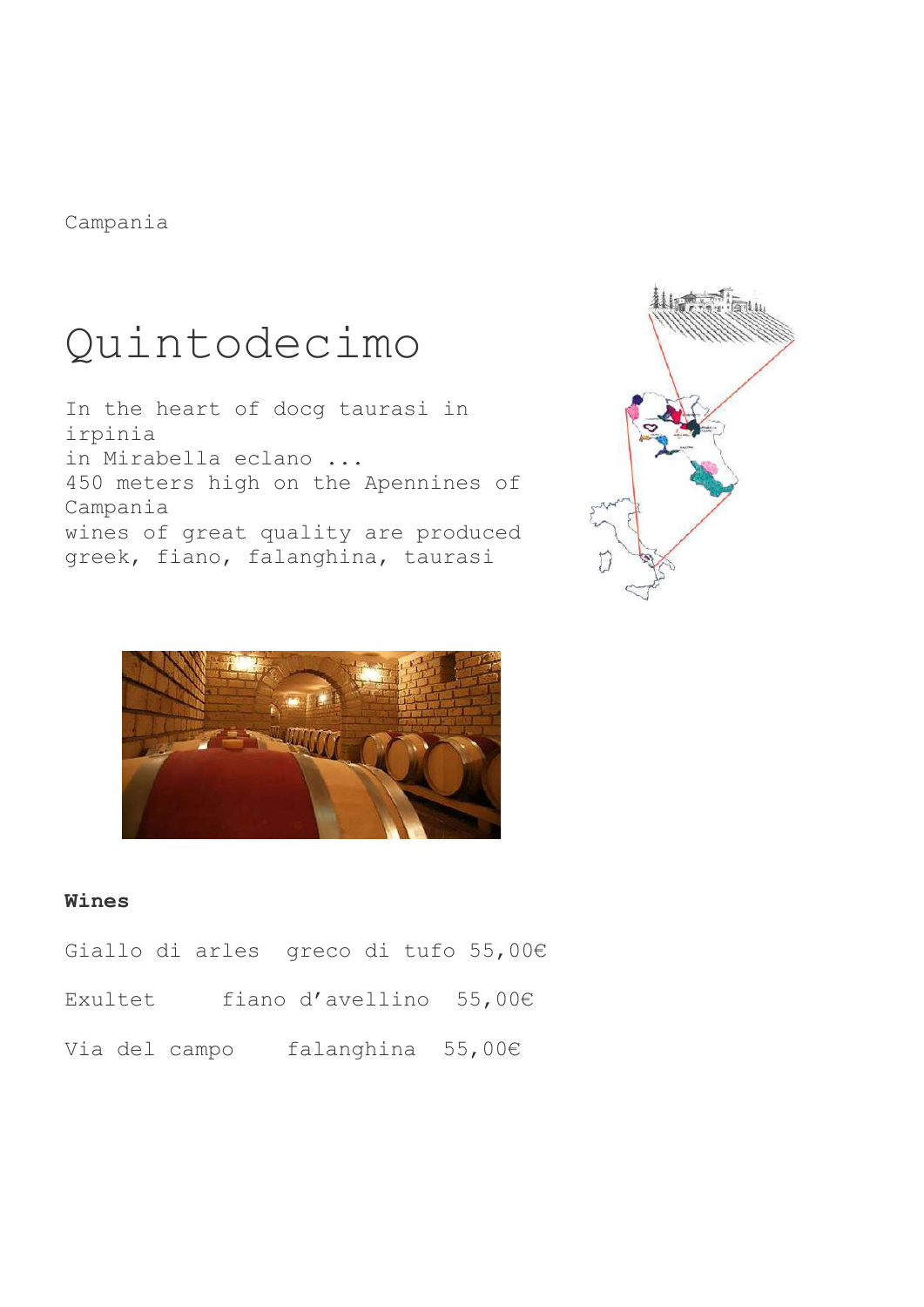

Toscana Antinori

One of the major Italian producers more than 15,000,000 bottles not only in tuscany umbria lombardy puglia sicily ... in europe romania ...in the world chile united states australia ...

### Wines

Bolgheri vermentino tenuta guado al tasso 26.00€ Cervaro della sala da uve chardonnay e grechetto 68.00€ Tenute del marchese chianti classico della tenuta tignanello 45.00€ Tignanello 120.00€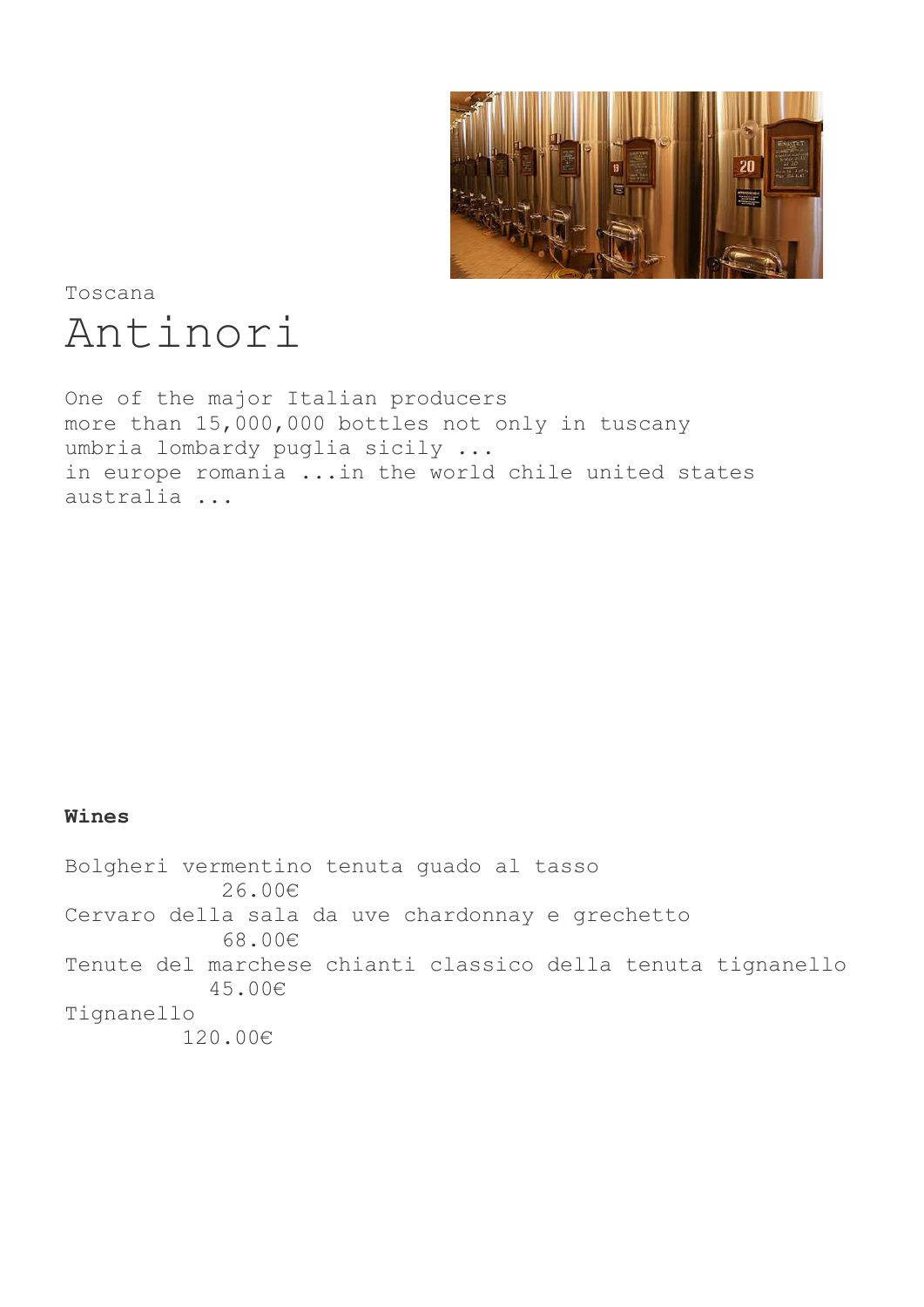toscana

## Caccia al piano

In bolgheri since 1868 the estate caccia al piano 30 hectares of vineyards owned of the berlucchi family... who if not they could make the first bolgherese bollicina

Wines Grottaia vermentino 20.00€

metodo classico rose'

45.00€